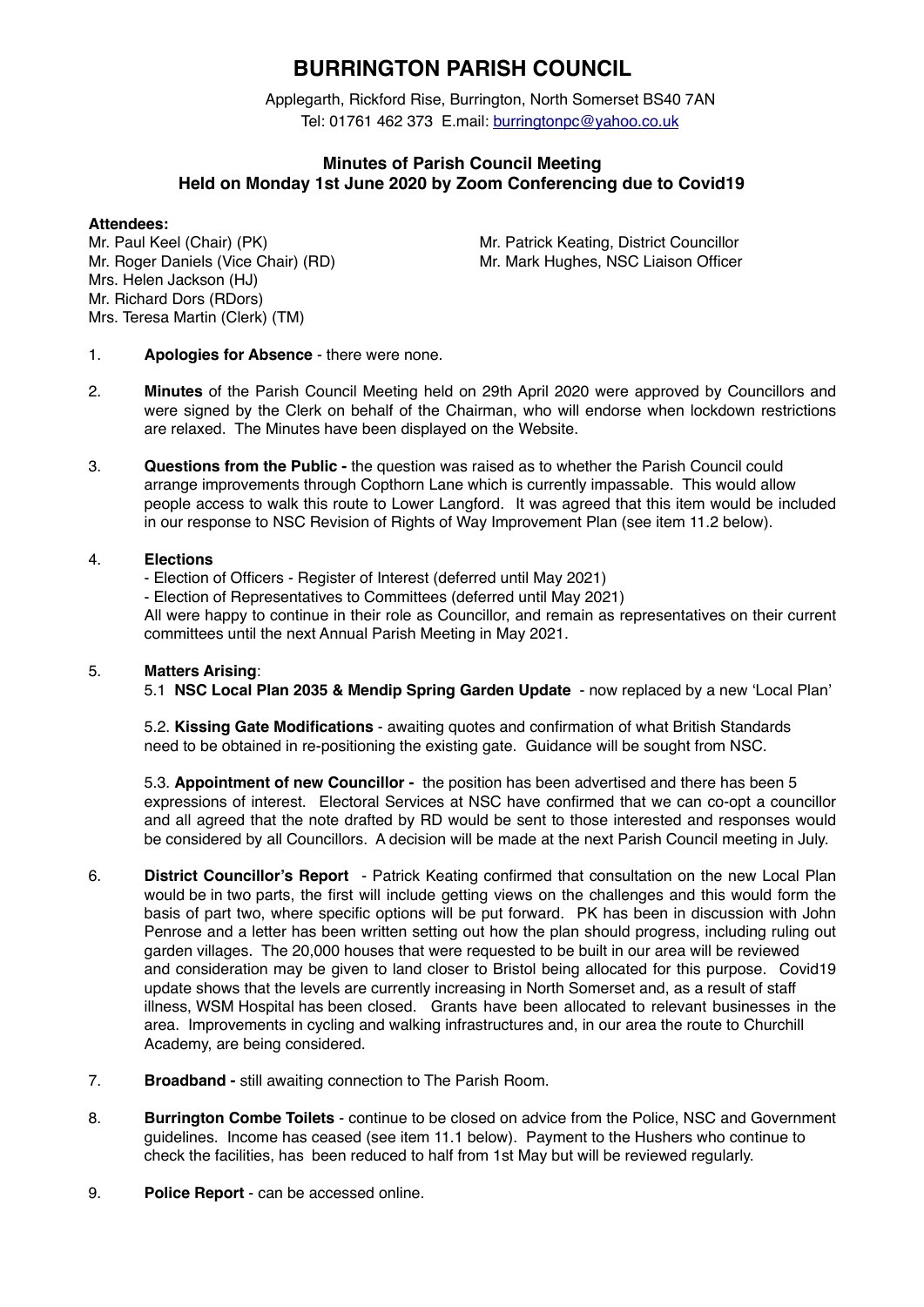# **BURRINGTON PARISH COUNCIL**

10. **NSC Liaison Officer's Report** - Mark Hughes advised that the majority of staff at NSC have been working from home. They continue to provide essential services to the public and they are looking closely at the financial pressures on local businesses.

### 11. **Correspondence**

11.1 **NSC request for costs to PC during Covid19 Lockdown** - details of costs incurred due to Burrington Combe public conveniences being closed were advised. In the middle of May the cost to the Parish Council was approximately £600 and it is expected that the final figure will be in excess of £1,200.

11.2 **NSC Revision of Rights of Way Improvement Plan** - Councillors agreed to hold an informal meeting to look at various pathways in the Parish and to advise NSC of those we would like included on the Improvement Plan (including Copthorn Lane - see 3 above). We would also enquire as to whether any funds would be made available to implement the improvements.

### 12. **Planning Applications**

20/P/0704/FHU - Rickford Farm, Rickford Lane - single storey rear extension, loft conversion and barn conversion- Paul Keel declared an interest in this matter and excused himself from discussion. All had seen the email RD had sent to the case officer requesting further information on the application to assist us with our consultation response.

20/P/0872/TRCA - Saxon Place, Saxon Street, Langford - reduction of Lime tree - **NSC approved**

### **Updates:**

- Bristol Airport Expansion - it was noted that Bristol Airport are looking to sub let office space in Lulsgate House

- Blagdon Water Gardens - no progress

### 13. **Burial Ground**

- Memorial Headstone for Mrs. Sylvia Norton was agreed

- 14. **Joint Spatial Plan & Joint Local Transport Plan** this will be removed from the Agenda and replaced by the new 'Local Plan'
- 15. **Accounts for Payment** payment of the accounts shown over leaf were proposed by HJ and seconded by RDors.
- 16. **Final Annual Accounts Sign-off** acceptance of the Final Annual Accounts was proposed by RDors and seconded by HJ.
- 17. **Documents for Review & Sign-off**  acceptance of the following documents was agreed unanimously:
	- 17.1 Financial Regulations proposed by RD, seconded by HJ
	- 17.2. Standing Orders & Supplementary Covid19 Order proposed by HJ, seconded by RD
	- 17.3 Risk Assessment proposed by RDors, seconded RD

17.4 GDPR Statement - proposed by RD, seconded by HJ

- 18. **Annual Audit Certificate of Exemption** all agreed that we should again apply for a Certificate of Exemption
- 19. **Annual Governance Statement**  PK read out the statement which had been distributed to all Councillors prior to the meeting and it was unanimously agreed that all sections should be ticked 'Yes'.
- 20. **Accounting Statement** unanimously agreed by Councillors.
- 21. **Any Other Business.**  it was noted that the hedges at the burial ground and through Rickford Lane were in need of cutting. All agreed that PK should arrange for the work to be undertaken and the Lane in particular to be done in the next week or two before the children go back to school.